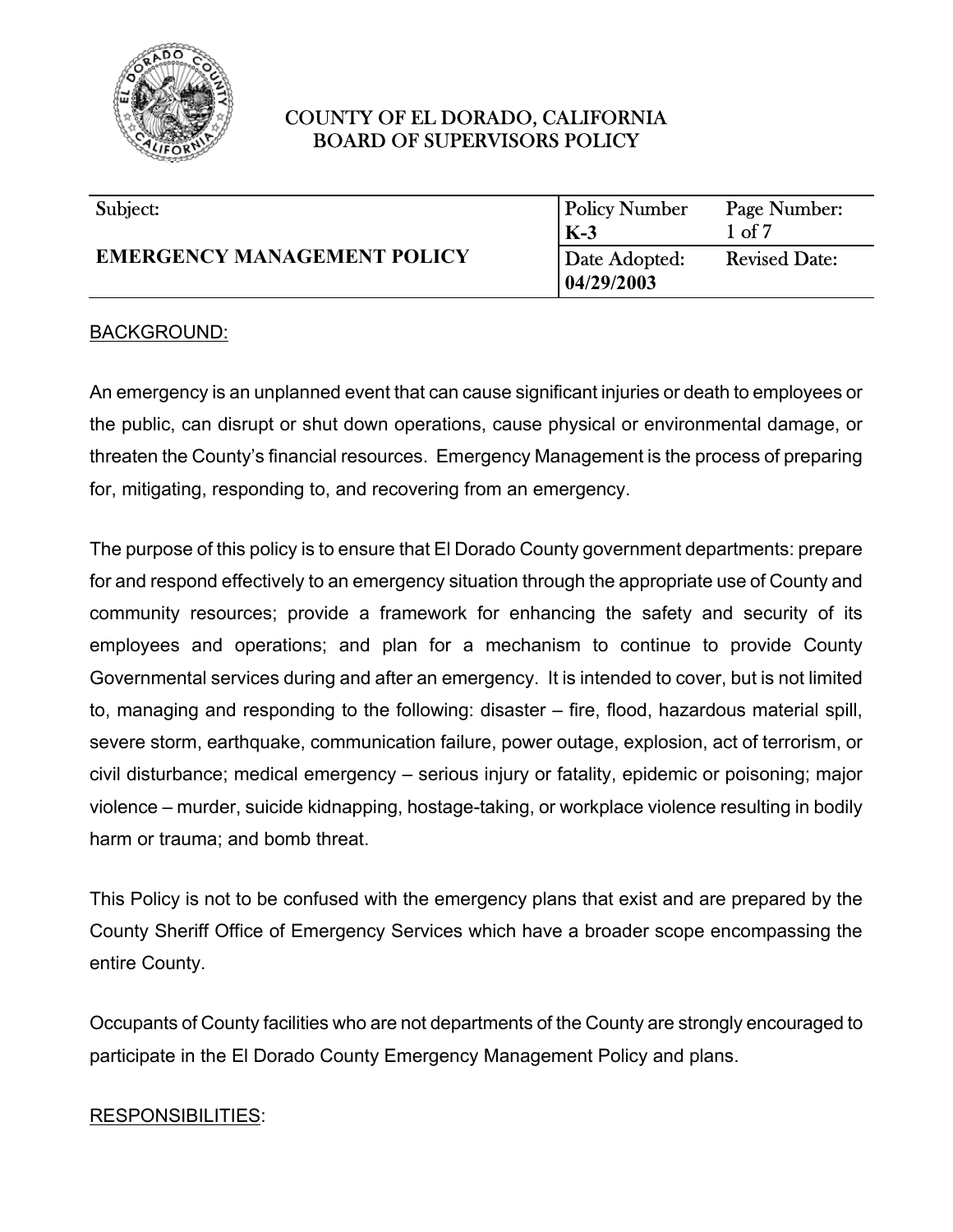

| Subject:                           | <b>Policy Number</b>                 | Page Number:<br>2 <sub>of</sub> 7 |
|------------------------------------|--------------------------------------|-----------------------------------|
| <b>EMERGENCY MANAGEMENT POLICY</b> | $K-3$<br>Date Adopted:<br>04/29/2003 | <b>Revised Date:</b>              |

- 1. Chief Administrative Officer. Is responsible for the overall operation of the County's Emergency Management Policy for County government departments.
- 2. Department Heads. Shall prepare a department Emergency Management Plan and implement a program of emergency readiness for department employees and visitors. At a minimum, the following shall be accomplished:
	- A. Work with facility occupants (other departments and tenants) to coordinate emergency response;
	- B. Conduct emergency evacuation drills semi-annually, in coordination with other facility occupants;
	- C. Designate an Emergency Management Coordinator, and at least one alternate for each of the department's facilities;
	- D. Review and evaluate the Plan annually;
	- E. Provide a copy of the Plan to Risk Management for review and filing; and
	- F. Participate, as requested, on the Crisis Management Team.
- 3. Risk Management. Working in conjunction with the Crisis Management Team, is responsible for overseeing the implementation of the County Department Emergency Management Policy and shall:
	- A. Provide departments with a boilerplate Emergency Management Plan;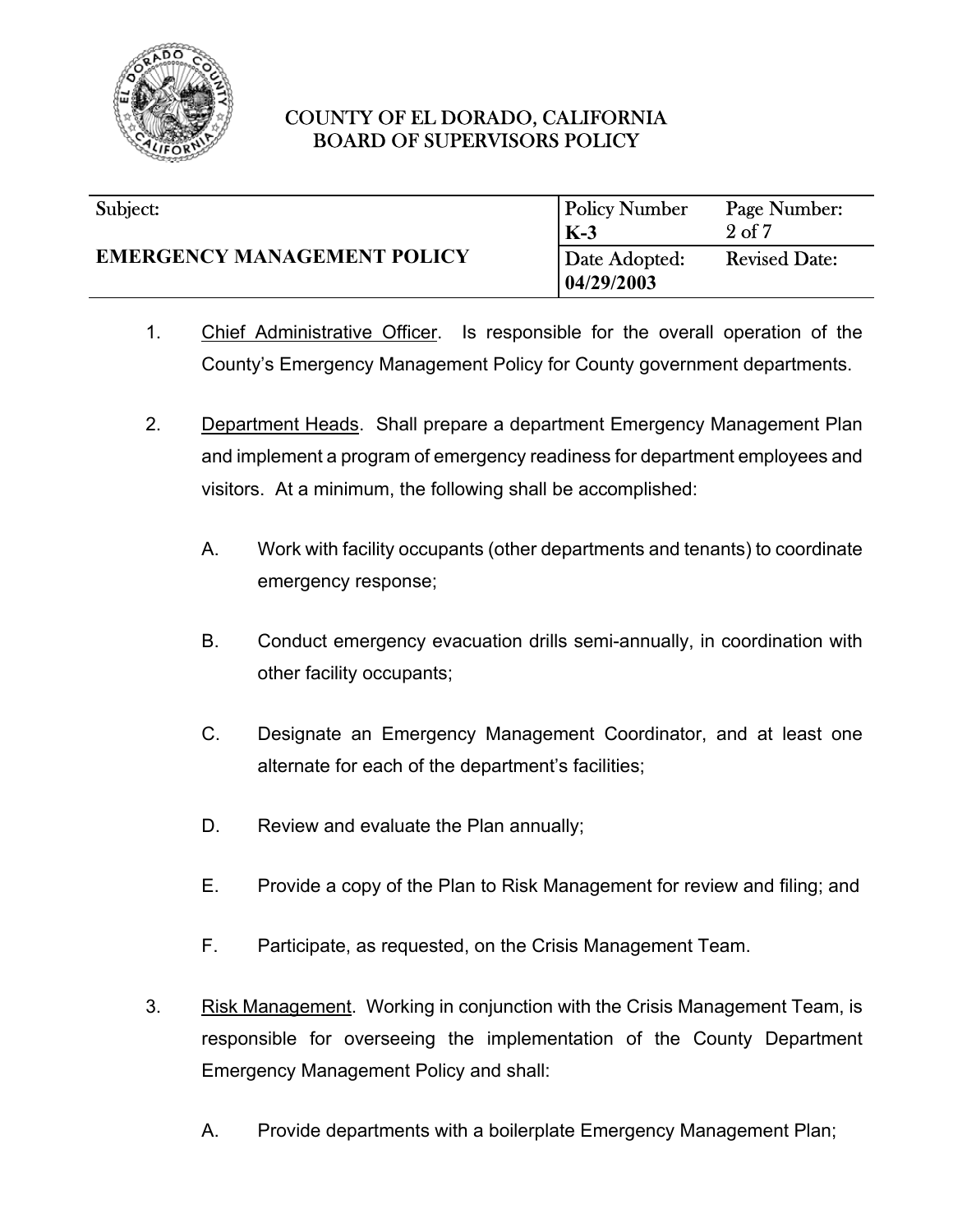

#### l Policy Number **K-3**  $\overline{a}$ Page Number:  $\frac{3 \text{ of } 7}{2 \text{ }}$  $\overline{\phantom{a}}$ Subject: **EMERGENCY MANAGEMENT POLICY** Date Adopted: **04/29/2003** Revised Date:

- B. Coordinate a review of Department Plans and maintain files of current plans;
- C. Develop and maintain a network of emergency resources;
- D. Evaluate the effectiveness of Department Emergency Management Plans;

Coordinate a County Service Support Plan to provide administrative support to reinstating services as soon as possible following an emergency. Although each department will be responsible for determining action under its specific Emergency Management Plan needs, the Support plan will address overall facilities needs, employee assistance programs and mental health needs, fiscal operations, security, etc.

- 4. Sheriff's Office of Emergency Services will:
	- A. Provide instruction on incident command and standardized emergency management systems.
	- B. Provide assistance with the emergency management planning process as needed.
	- C. Maintain a file of department Emergency Response Plans in the Emergency Operation Center.
		- (1) Assist departments with implementation of plans and continuity of governmental services during an emergency; and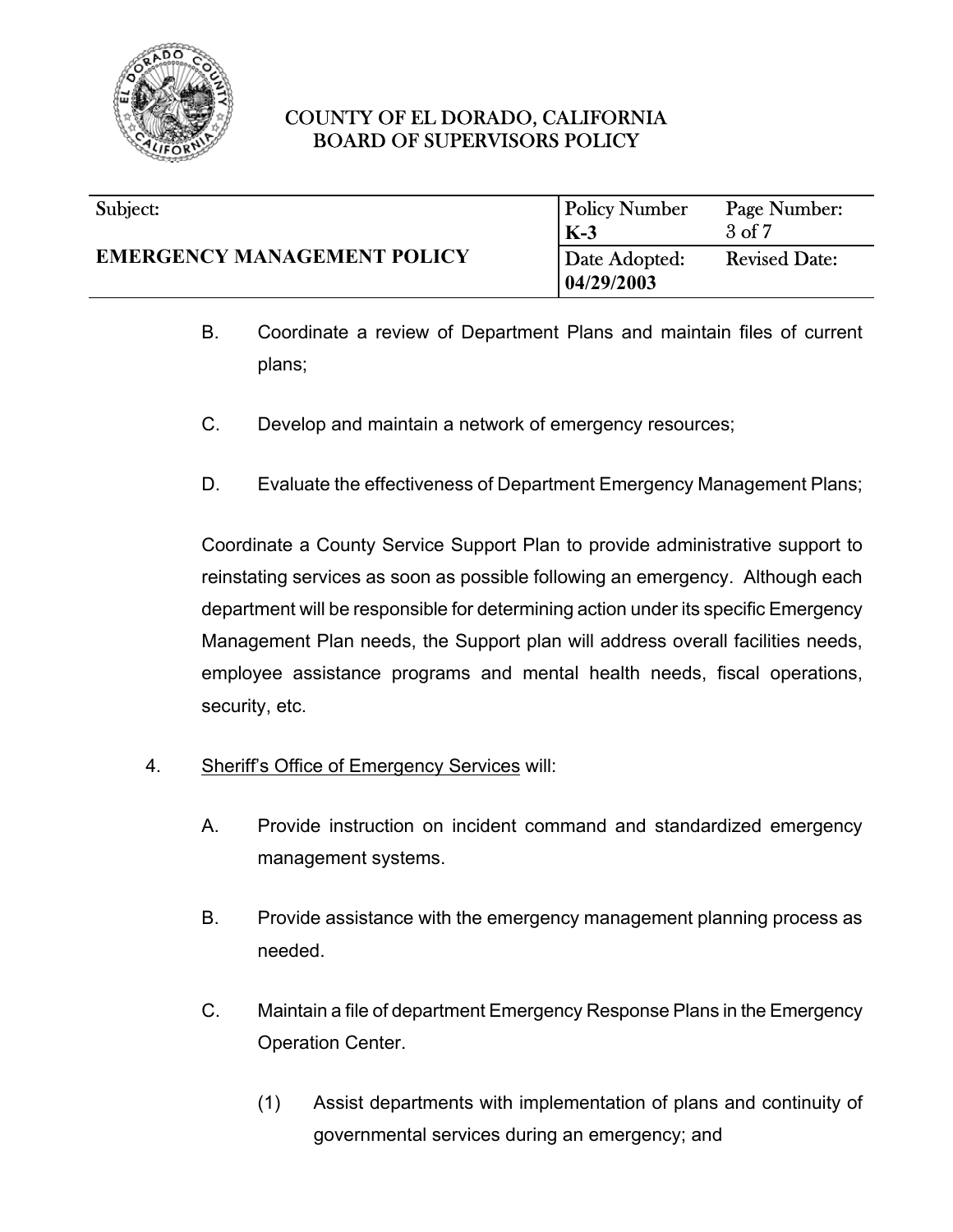

| Subject:                           | <b>Policy Number</b>         | Page Number:         |
|------------------------------------|------------------------------|----------------------|
|                                    | $K-3$                        | $4$ of $7$           |
| <b>EMERGENCY MANAGEMENT POLICY</b> | Date Adopted:<br> 04/29/2003 | <b>Revised Date:</b> |

- (2) Assist departments with emergency evacuation drills.
- 5. Crisis Management Team: Is a group of El Dorado County employees representing areas of expertise ideal to responding to an incident or situation that is, or has the potential to evolve into, a crisis. The Crisis Management team is permanently comprised of a "core" team of employees from the following departments:

Risk Management Human Resources **Sheriff** County Counsel General Services Mental Health Health

- A. Departments designated above shall appoint individuals to the "core" team that can commit to actively participate on an ongoing basis for a period of at least two-years. This two year minimum commitment is required so that the team can be trained and experienced to respond with the utmost efficiency and effectiveness to an emergency.
- B. In addition to the appointed individual on the "core" team, departments shall have alternate staff available to participate should the appointed individual be unavailable.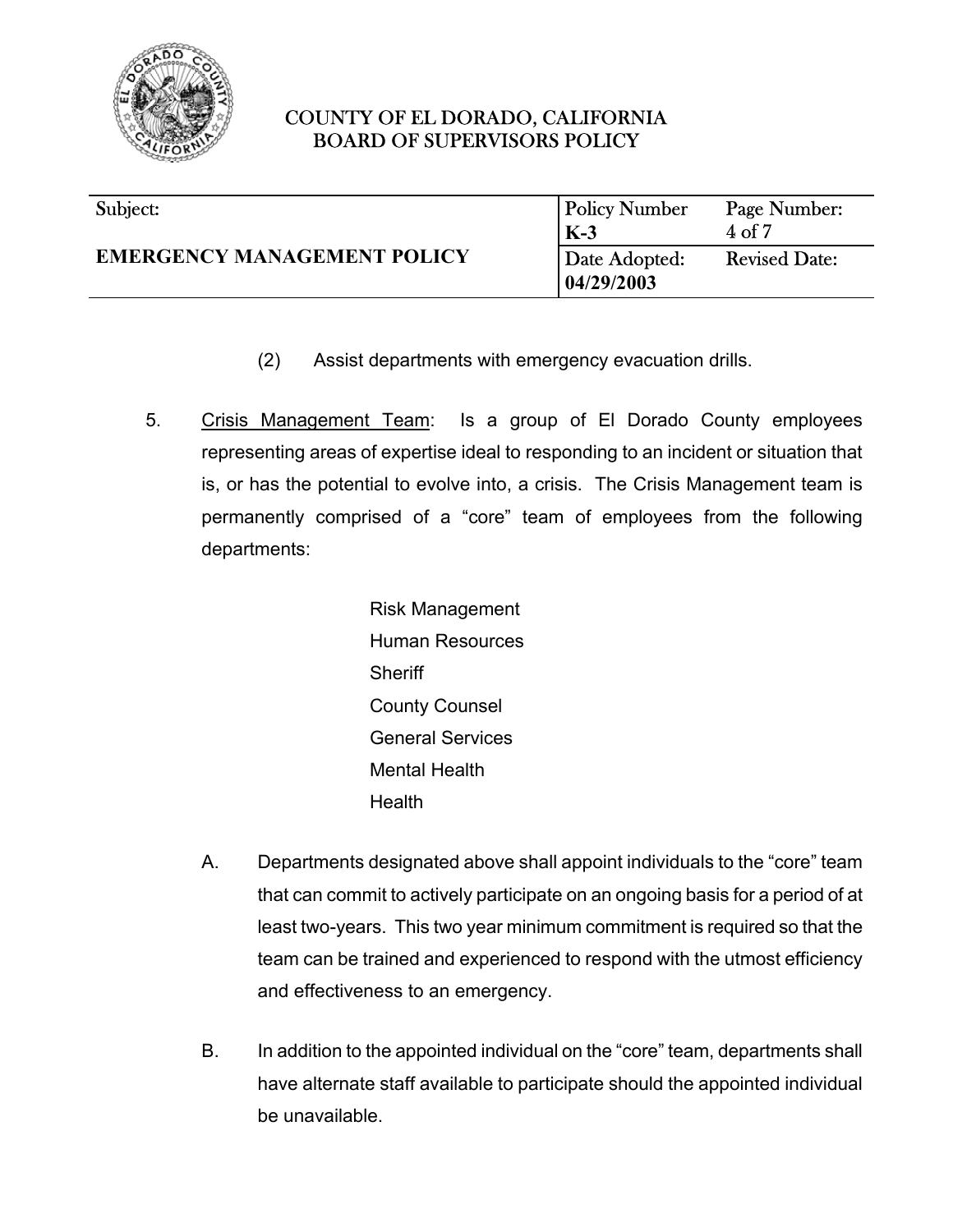

#### $\overline{\phantom{a}}$ Subject:

## **EMERGENCY MANAGEMENT POLICY**

| <b>Policy Number</b>        | Page Number:         |
|-----------------------------|----------------------|
| $K-3$                       | $5 \text{ of } 7$    |
| Date Adopted:<br>04/29/2003 | <b>Revised Date:</b> |

- 1. Depending on the nature of the incident, the Crisis Management Team will expand to include additional departments, as well as outside agencies.
- 2. Although Risk Management coordinates the general activities and training of the Crisis Management Team, any member aware of an incident requiring the attention of the Team may call the Team into action by contacting Human Resources or Risk Management. Human Resources or Risk Management will coordinate the time and place and notify all Team members appropriate to address the incident.
- 3. Not every incident response will require the participation of all Team members.
- 4. The Crisis Management Team will work with department heads to respond to an incident. Activities may include, but not be necessarily limited to the following:
	- (1) Obtain, or provide assistance to obtain, restraining orders;
	- (2) Advise as to the following: organizational changes; office remodels; employee work schedules; building security, etc;
	- (3) Work with the Sheriff and local police to provide enhanced security;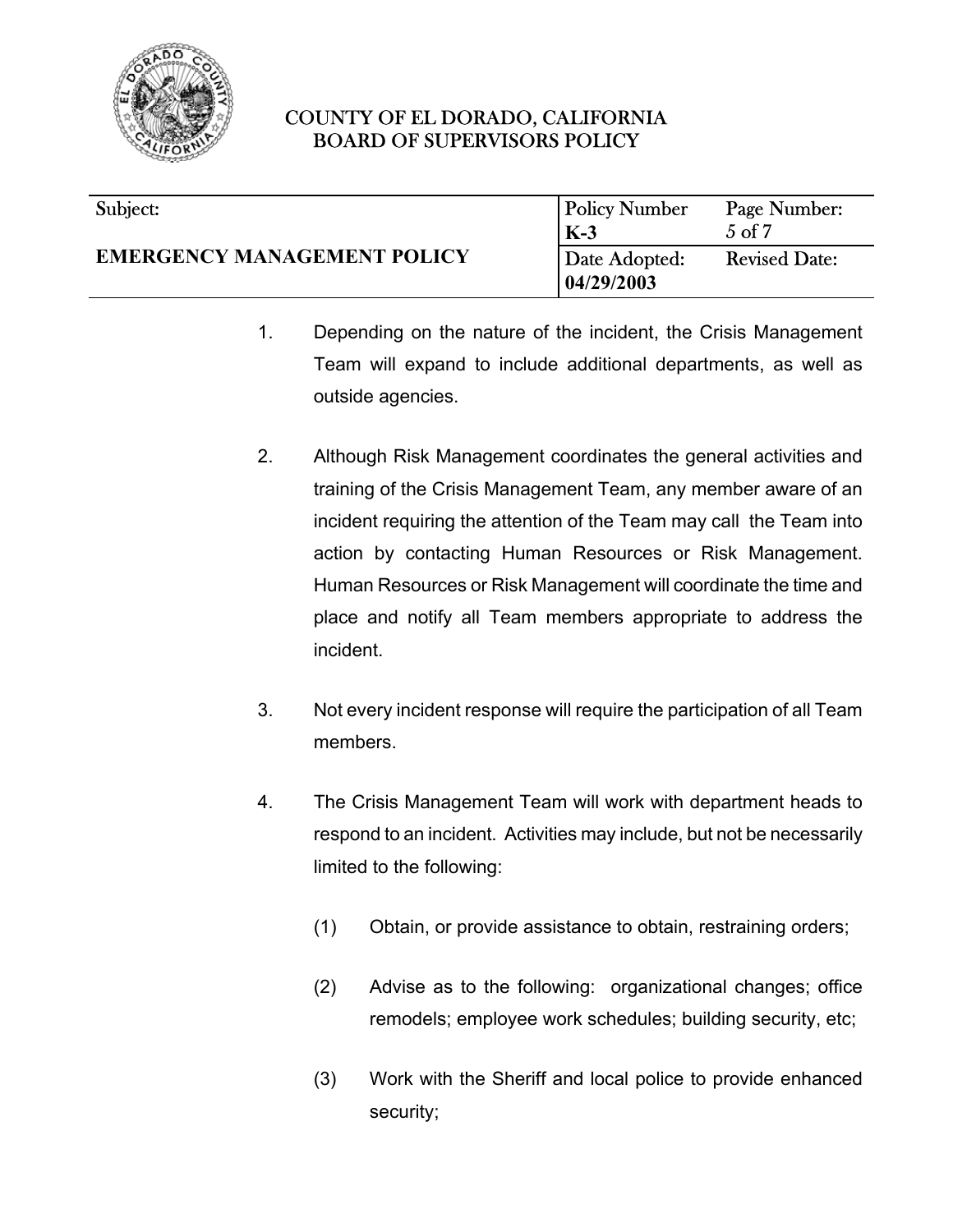

#### $\overline{\phantom{a}}$ Subject:

l Policy Number **K-3**  $\overline{a}$ Page Number:  $\frac{6 \text{ of } 7}{2 \text{ }}$ Date Adopted: **04/29/2003** Revised Date:

- (4) Provide information to the District Attorney for prosecution; and
- (5) Provide information regarding an incident to the Chief Administrative Officer and advise action.
- 5. Additional activities of the Crisis Management Team include, but are not limited to the following:
	- (1) Train employees regarding the Violence in the Workplace **Policy**
	- (2) Participate in professional crisis management organizations
	- (3) Review and perform building security assessments
- 6. Emergency Management Coordinators: Are recommended to be management level employees and shall be responsible for the following:
	- A. Assess vulnerabilities, implement procedures for emergency situations;
	- B. Train staff on the procedures;
	- C. Conduct emergency drills;
	- D. Provide for the care and shelter of employees;
	- E. Oversee the recovery of governmental services;